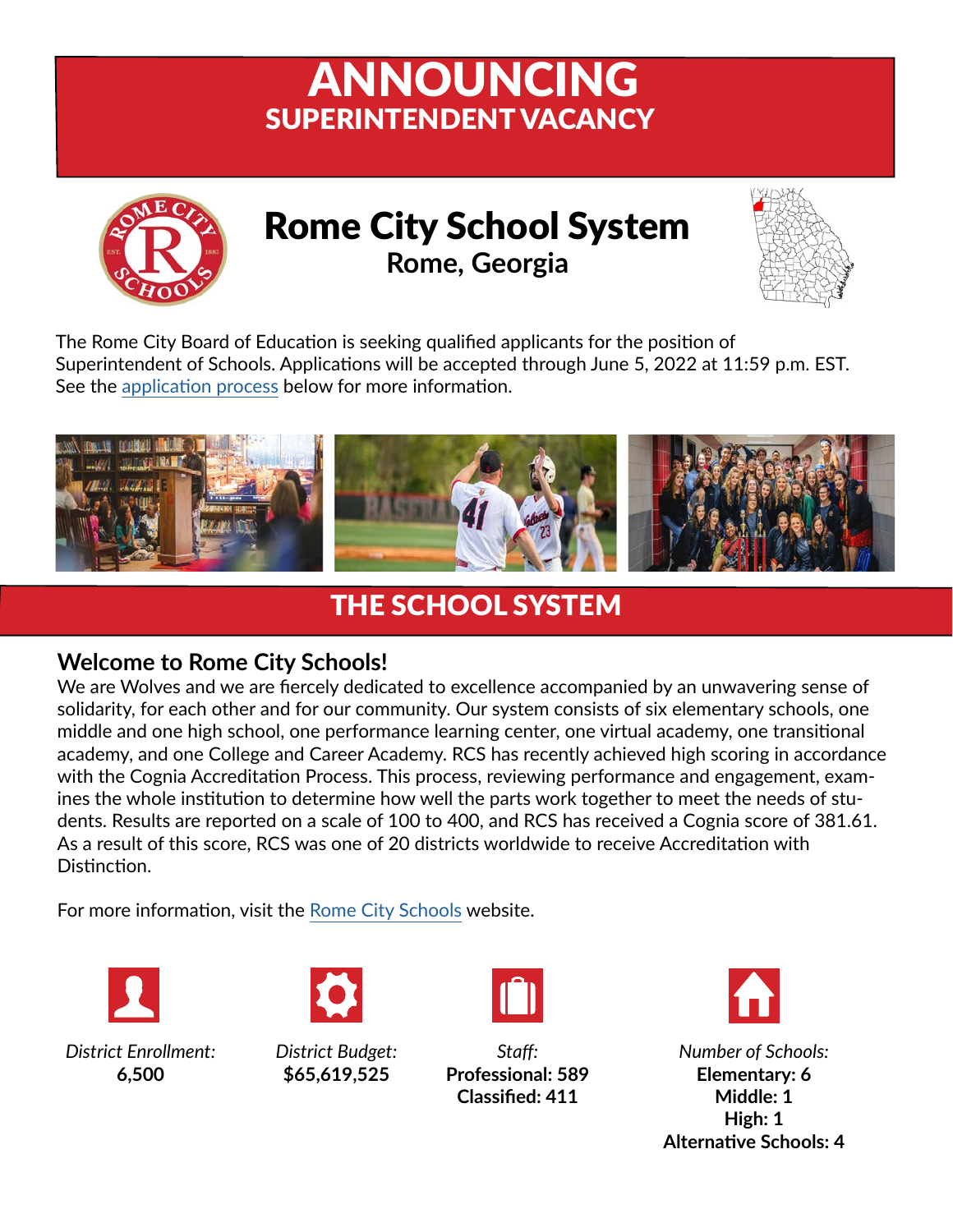#### QUALIFICATIONS

The Superintendent of Schools serves as the chief executive officer of the school system and is responsible to the Board of Education for ensuring compliance with all board policies, Georgia Board of Education rules and regulations, and state and federal laws. **Candidates will be evaluated on their professional merits, with emphasis on the following criteria:**

#### **Required:**

- Possession of or is eligible for the Education Specialist Degree or higher and holds or is eligible for a Georgia Standard Professional Clear Renewable Tier II Certificate at Level 6 or higher in Educational Leadership. Certificate number or letter of eligibility from the Georgia Professional Standards Commission as verification of such eligibility must be provided. Georgia certification information is available from the Georgia Professional Standards Commission, 200 Piedmont Avenue, Suite 1702, Atlanta, GA 30303, 800-869-7775 or [www.gapsc.com](http://www.gapsc.com).
- Of good moral character; not convicted of any crime involving moral turpitude, as required by GA law; possession of high standards of ethical and moral conduct and a demonstrated ability to promote the success of all students by adhering to ethical principles and professional norms.
- Has no immediate family members serving on the Rome City Board of Education or employed as an administrator in the school district after July 1, 2009, as required by GA law.
- A proven leader with a combination of professional expertise achieved through service in roles/ positions with progressively increased responsibility over time, indicating familiarity with varying aspects of leadership, politics, finance, and management of the K-12 education sector and the needs of diverse learners.
- Demonstrates leadership in reviewing the district's mission and vision and making needed adjustments to address changing expectations and opportunities for the district and the changing needs and situations of its students.
- Leads with interpersonal and communication skill, social-emotional insight and understanding of all students' and staff members' backgrounds and cultures.
- Evidence of knowledge of best practices in curriculum, instruction, assessment and climate/culture
- Ensures that each student has equitable access to effective teachers, learning opportunities, academic and social support, and other resources necessary for success.
- Ensures instructional practice that is intellectually challenging, authentic to student experiences, recognize student strengths, and is differentiated and personalized.
- Builds and maintains a safe, caring and healthy educational environment that meets the academic, social, emotional, and physical needs of each student.
- Delivers actionable feedback about instruction and work practices through valid, researchanchored systems of supervision and evaluation to support the development of teachers' and staff members' knowledge, skills and practice.
- Promotes mutual accountability among educators and staff for each student's success and the effectiveness of schools and the district as a whole.
- Is approachable, accessible, and welcoming to families and members of the district community.
- Seeks, acquires, and manages fiscal, physical and other resources to support curriculum, instruction and assessment; student learning community; professional capacity and community; and, family and community engagement.
- Uses methods of continuous improvement to achieve the vision, fulfill the mission, and promote the core values of the district.

#### **Preferred:**

• Possession of a terminal degree (Ed. D. or Ph.D.) and holds or is eligible for Georgia Leadership Certification at that level.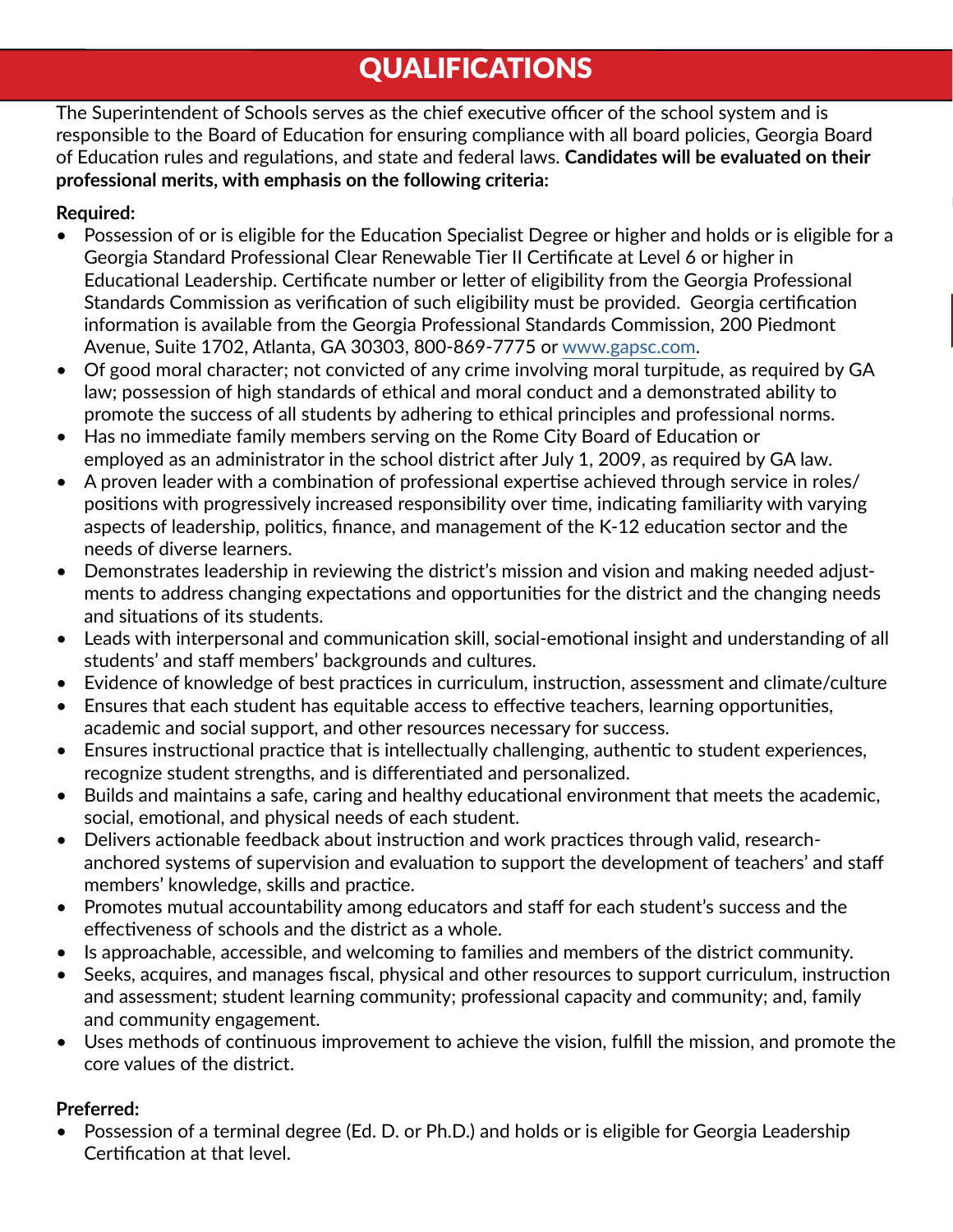- Is aware and knowledgeable of student performance history, district and community; adaptability to the situation, circumstances, and culture; possesses a sense of shared values with the district and community.
- A willingness to reside in Rome City.
- Evidence of a high level of effectiveness in the following personal qualities: Organizational Ability, Conflict Management, Communication, Decision Making, Judgement, Collaboration.

## SALARY AND BENEFITS

A negotiated compensation arrangement with a mix of salary and benefits.

#### THE BOARD OF EDUCATION

The Rome City Board of Education consists of seven members:

- Jill Fisher, Chair four years of service
- Will Byington, Vice Chairman five years of service
	- Antonia Blanchard one month of service
	- Pascha Burge- three months of service
	- Faith Collins twenty years of service
	- Melissa Davis four years of service
	- Alvin Jackson four years of service



#### <span id="page-2-0"></span>APPLICATION PROCESS

Applicants should not contact the Rome City Board of Education directly. Information, including the link to the online application, is available at GSBA's website: [gsba.com/member-services/superinten](https://gsba.com/member-services/superintendent-search-service/)[dent-search-service.](https://gsba.com/member-services/superintendent-search-service/) You can reach GSBA at (770) 962-2985, or (800) 226-1856. To be considered, the completed file must be submitted online no later than June 5, 2022.



**Do not mail** any materials to GSBA or the school district. Any documents should be uploaded in the spaces provided in the online application. This includes:

- a formal letter of application
- a resume that lists three references
- a copy of college transcript(s)
- any letters of recommendation
- any certificates and supplemental material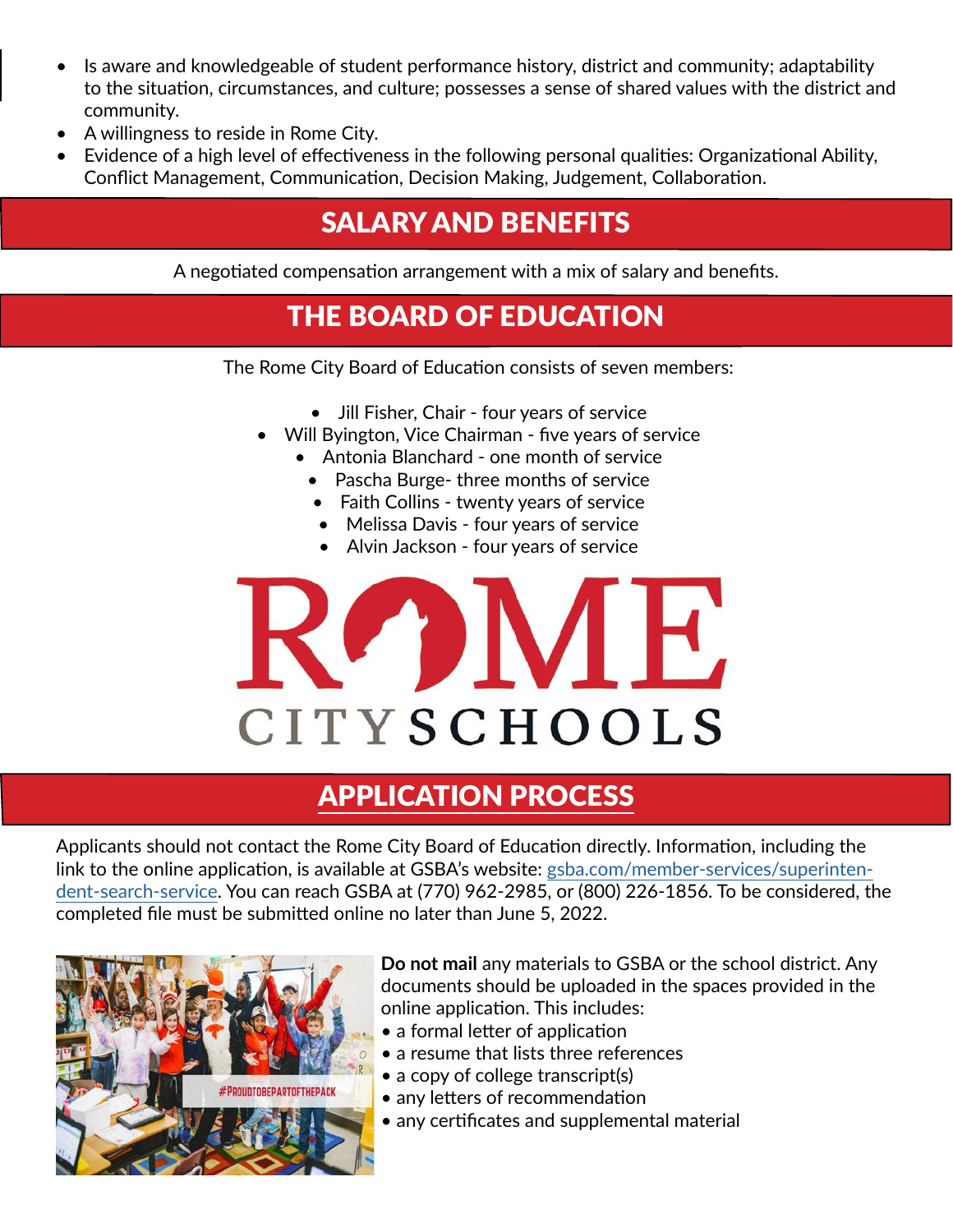#### THE COMMUNITY

Rome is the largest city and the county seat of Floyd County, Georgia. Located in the foothills of the Appalachian Mountains, the city of Rome had a total population of 37,717 as of the 2020 census and was the largest city in Northwest Georgia. There were 14,227 households residing in the city of Rome at the time of that census. Twenty-four percent of Rome's population was under the age of 18 years old. The racial makeup of the city was 62.9 White, 24.8% Black, and 21.6% Hispanic. The median household income was \$38,987 as of the 2020 census update. The per capita income for the city was \$26,547. About 25.1% of the city's population was below the poverty line. As of 2020, 79.3% of the population had obtained more than a high school diploma.

The total land area of Rome is 29.8 square miles. Though no interstate highway passes through Rome, it is the largest city near the center of the triangular area defined by the interstate highways between Atlanta, Birmingham, and Chattanooga. This placement contributes to its importance as a regional center for education and medical care.

The city of Rome and Floyd County has a lot to offer community members. Notable recognitions include Top 100 Places to Live by Forbes Magazine and RelocateAmerica.com as well as being named the #4 Least Expensive Cities to Live in America by Business Insider. Our community offers opportunities in manufacturing, education, healthcare, technology and tourism, which all greatly contribute to the economy. Floyd County is home to three healthcare facilities that employ over 6,000 people -- Atrium Health Floyd, Harbin Clinic, and Advent Health Redmon. Lowes and Kelloggs are the top two manufacturing employers with over 1400 employees.

There are four higher education institutions within Rome and Floyd County: Berry College, Georgia Highlands Community College, Georgia Northwestern Technical College, and Shorter University. These institutions are great resources for the Rome City Schools District. The institutions not only provide dual enrollment opportunities for RCS students but also contribute valuable student teachers to our system. This collaboration allows an opportunity to offer employment to highly qualified and skilled educators upon their graduation. Combined, the four higher education institutions employ over 2,000 people. One can truly see the multitude of opportunities in our community.







**PART OF THE PACK!** 

www.rcs.rome.ga.us